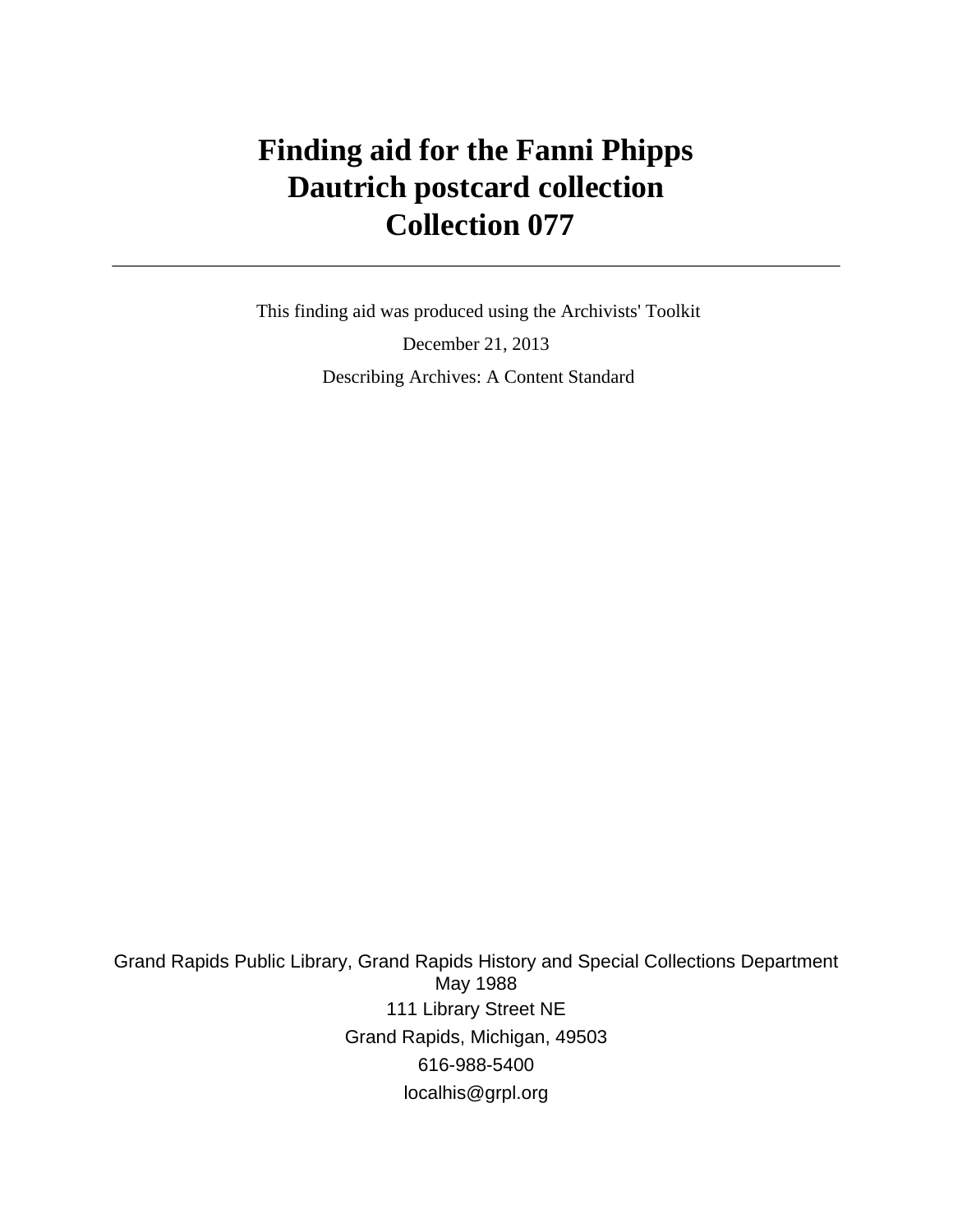## **Table of Contents**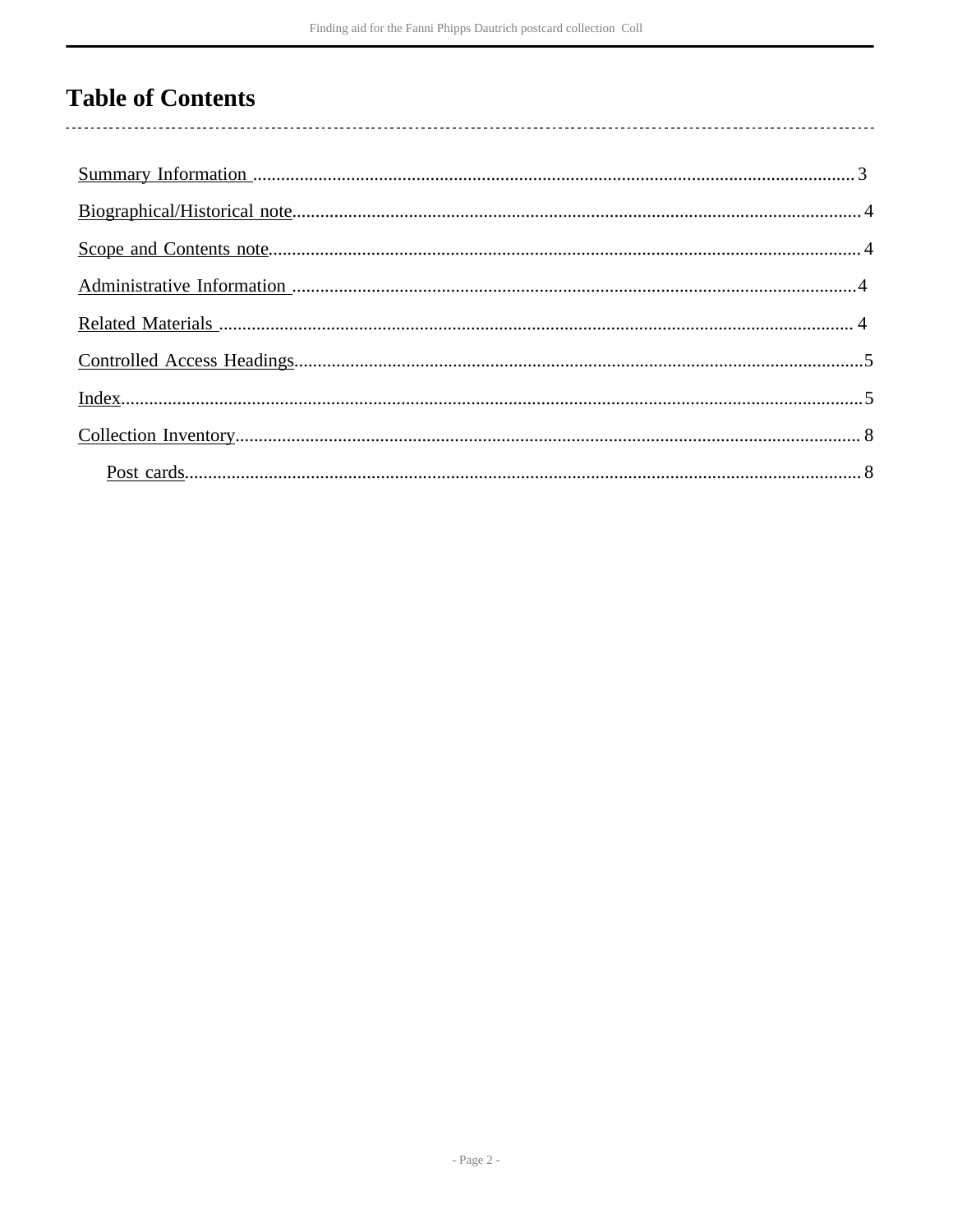# <span id="page-2-0"></span>**Summary Information**

| <b>Repository</b> | Grand Rapids Public Library, Grand Rapids History and Special<br><b>Collections Department</b>                                                                                                                                                                                                                                                                                                                                                                                                                                                     |
|-------------------|----------------------------------------------------------------------------------------------------------------------------------------------------------------------------------------------------------------------------------------------------------------------------------------------------------------------------------------------------------------------------------------------------------------------------------------------------------------------------------------------------------------------------------------------------|
| <b>Title</b>      | Fannie Phipps Dautrich postcard collection                                                                                                                                                                                                                                                                                                                                                                                                                                                                                                         |
| Date [inclusive]  | c1910-c1930                                                                                                                                                                                                                                                                                                                                                                                                                                                                                                                                        |
| <b>Extent</b>     | 0.38 Linear feet One box                                                                                                                                                                                                                                                                                                                                                                                                                                                                                                                           |
| Language          | English                                                                                                                                                                                                                                                                                                                                                                                                                                                                                                                                            |
| <b>Abstract</b>   | Fannie Phipps Dautrich was born in 1893 in Grandville (Mich.) and<br>graduated from Grandville High School in 1911. This collection consists<br>of 58 postcards collected by Dautrich from circa 1910-1930, several<br>of which are photographic postcards. The images depict various views<br>of Grand Rapids, Grandville, Macatawa and Grand Haven, Michigan.<br>The post cards from Grandville include several photo postcard views of<br>unidentified students and high school athletics. Notes are also found on<br>several of the postcards. |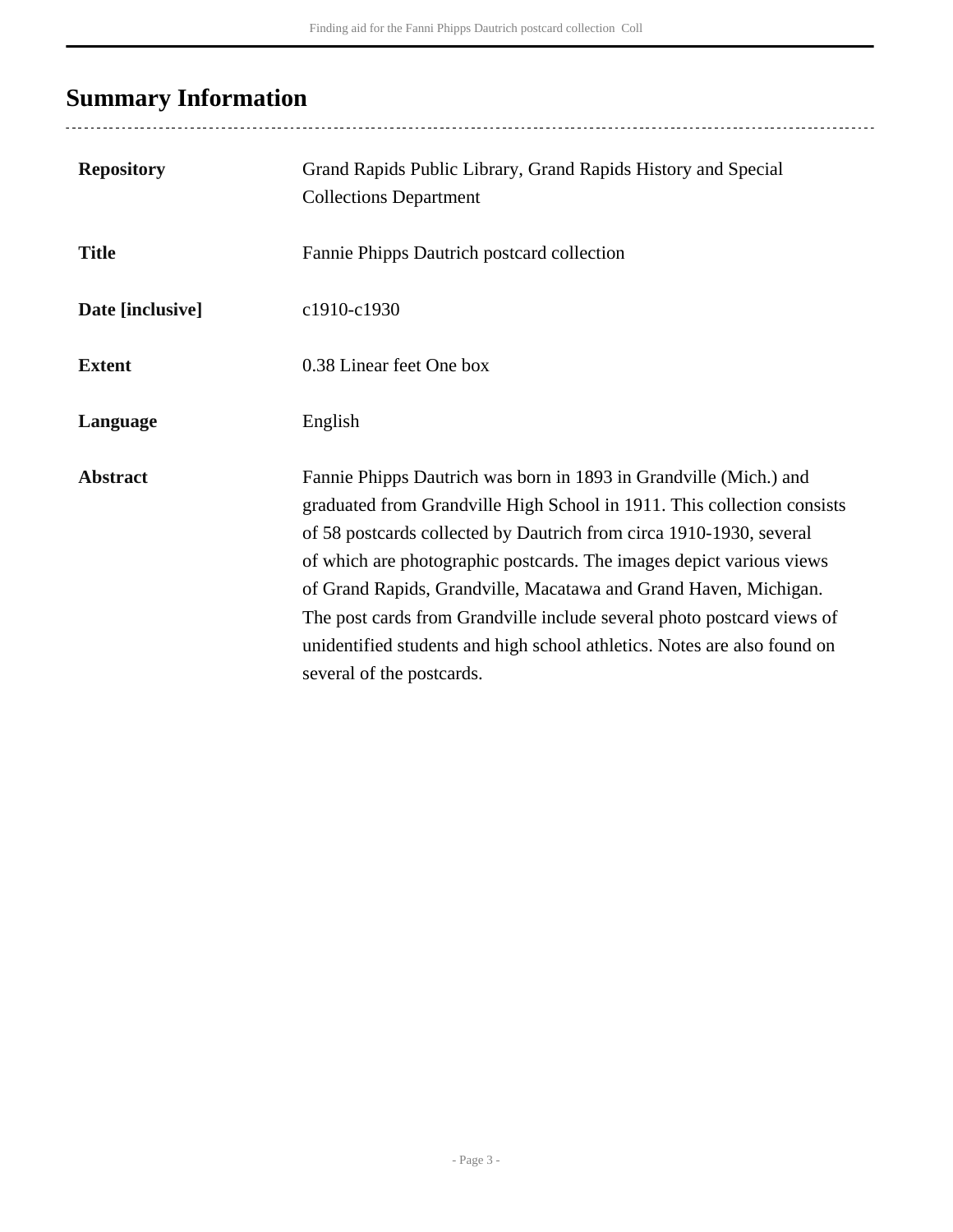### <span id="page-3-0"></span>**Biographical/Historical note**

Fannie Belle Dautrich was born 14 August 1893 (d. 18 March 1986) in Grandville, Michigan. She was the daughter of Rueben E. (9/11/1854 - 5/6/1940) and Anna (nee Koontz, 6/5/1859 - 6/23/1925) Phipps. Fannie Phipps graduated from Grandville (Mich.) High School in 1911 as valedictorian. On 26 August 1921 she married Clyde E. Dautrich in Los Angeles, California. They had two daughters, Dorothy Mable Dautrich and Jeanne May Dautrich Davis.

### <span id="page-3-1"></span>**Scope and Contents note**

Compared with the Grand Rapids Public Library Postcard Collection, this collection is small at only fiftyeight postcards, plus 1 additional image card, from c.1910 to c.1930. However, the markings and notes on the cards suggest that this collection is unique to the creator, Fannie Phipps Dautrich, not only for image content but for the notes found on some of the cards. As such, it may indicate people she knew, or places she may have visited. Cards such as the Grandville High School photo postcards, the Coliseum interior, and the Grand Haven-Highland Park may be unique.

### <span id="page-3-2"></span>**Administrative Information**

### **Publication Information**

Grand Rapids Public Library, Grand Rapids History and Special Collections Department May 1988

#### **Immediate Source of Acquisition note**

Jeanne Dautrich Davis, Dorothy Dautrich. Accession number 1987.070

### <span id="page-3-3"></span>**Related Materials**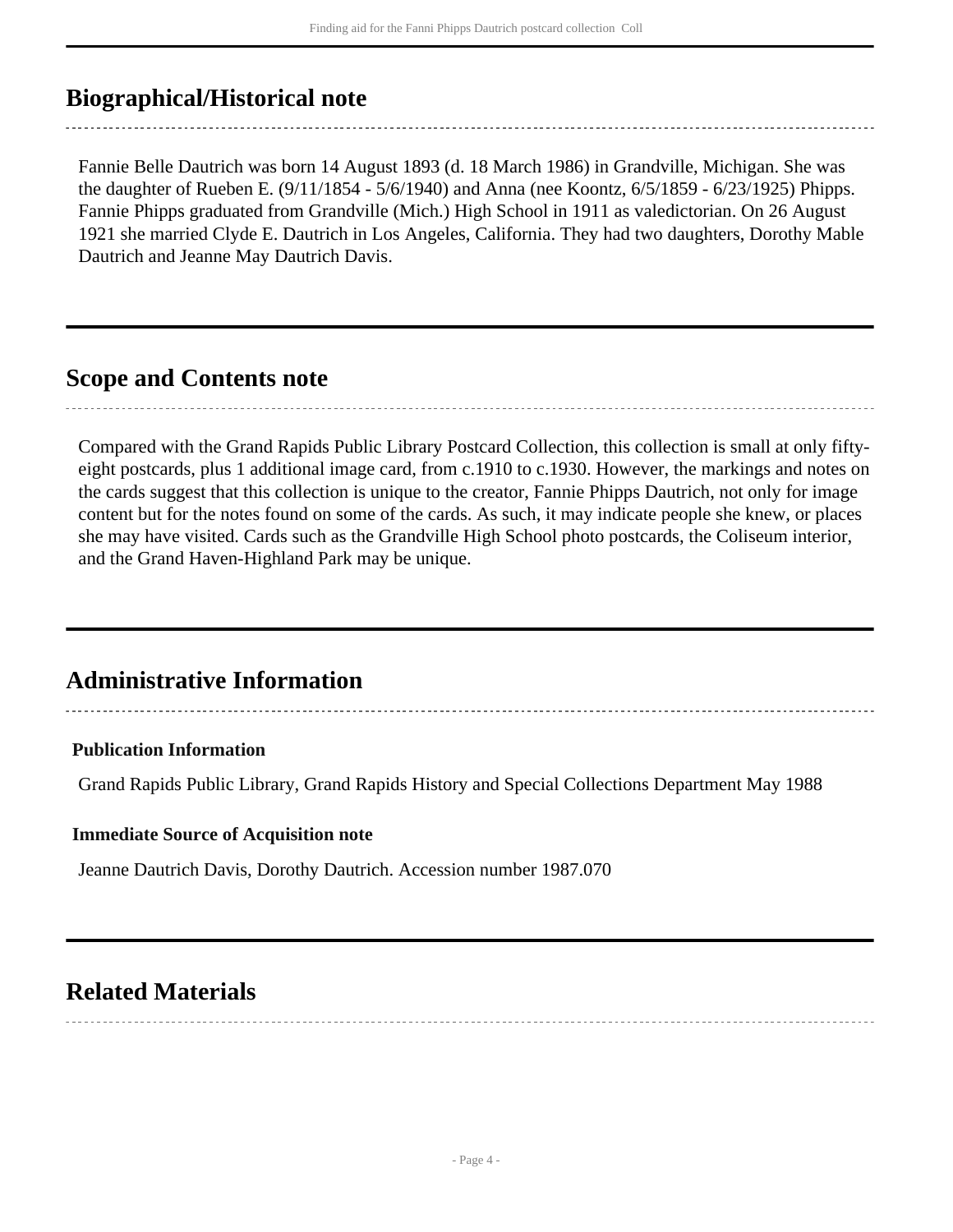#### **Related Archival Materials note**

Collection 078 - GRPL Postcard Collection

Collection 216 - GRPL Ephemera Collection

## <span id="page-4-0"></span>**Controlled Access Headings**

### **Geographic Name(s)**

• Grand Rapids (Mich.) -- History

#### **Personal Name(s)**

• Dautrich, Fannie Phipps

### **Subject(s)**

• Postcards -- Michigan

## <span id="page-4-1"></span>**Index**

Amway Grand Plaza Hotel - f.1

Banks - f.10

Baseball - f.11

Basketball - f.12

Bostwick Lake (Mich.) - f.2

Campau Square Views - f.3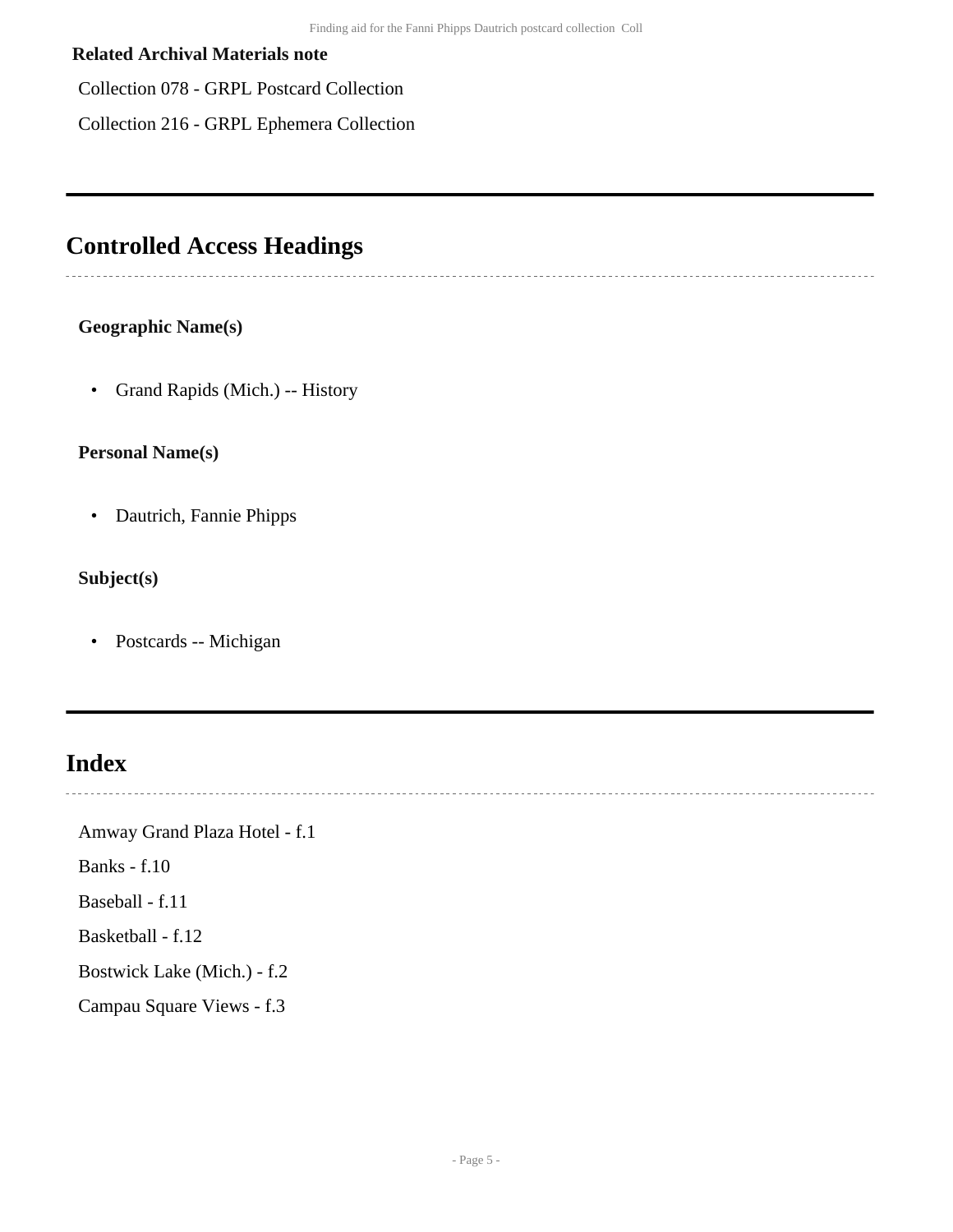- Central High School f.4
- Churches f.10
- Coliseum. Interior f.5
- Fallasburg (Mich.) Park f.6
- Grand Haven (Mich.) f.7
- Grand Haven (Mich.) State Park f.7
- Grand Hotel (Macatawa, Mich.) f.16
- Grand Rapids Art Museum f.8
- Grand Rapids Views f.9
- Grandville (Mich.) f.10
- Grandville (Mich.) High School f.11
- Grandville (Mich.) High School. Students f.12
- Grandville (Mich.) State Bank f.10
- Hess Lake (Mich.) f.13
- Highland Park, Grand Haven (Mich.) f.7
- Hotel Macatawa f.16
- Hotels f.1, 3, 15, 16
- John Ball Park f.14
- Lake Harbor Hotel (Muskegon, Mich.) f.15
- Life Saving Station f.16
- Macatawa (Mich.) f.16
- Michigan Avenue Views f.9
- Monroe Center Views f.18
- Monroe Street Views f.17
- Ottawa Beach (Mich.) f.16
- Ottawa Beach Hotel f.16
- Pantlind Hotel f.1
- Parks f.6, 7, 14, 20
- People. Moody, Arthur f.19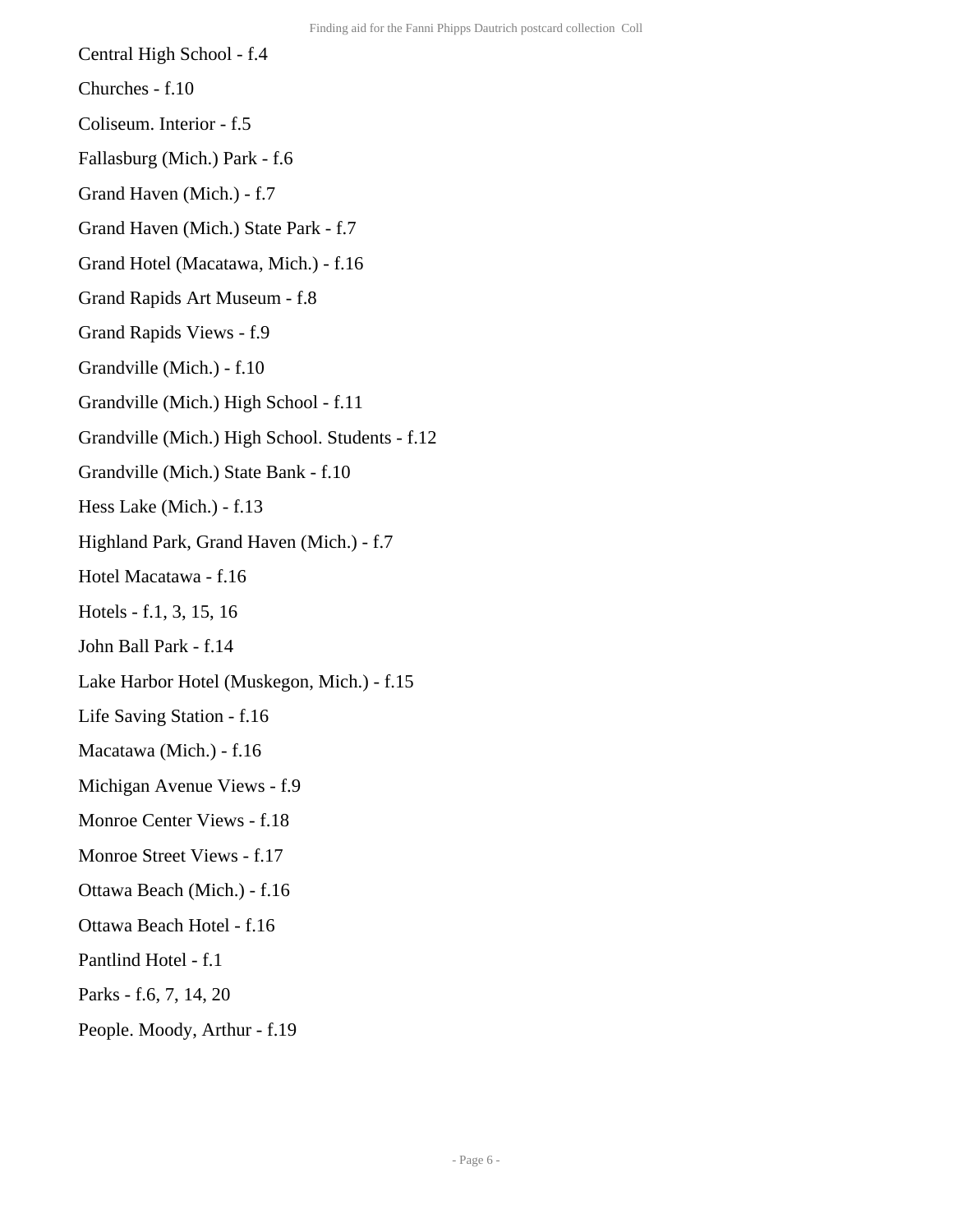Post Office - f.8 Ramona Park - f.20 Saugatuck (Mich.) - f.21 Schools - f.4, 11 Spring Lake (Mich.) - f.22 Sports – f.12 State and Cherry Streets Views - f.23 Steamboat. "Ramona" - f.20 Steamboat. "Virginia" - f.7 Store. Interior - f.24 Swimming - f.12 United States Federal Building - f.8 United States Life Saving Station - f.16 Welsh Civic Auditorium - f.25 YMCA - f.26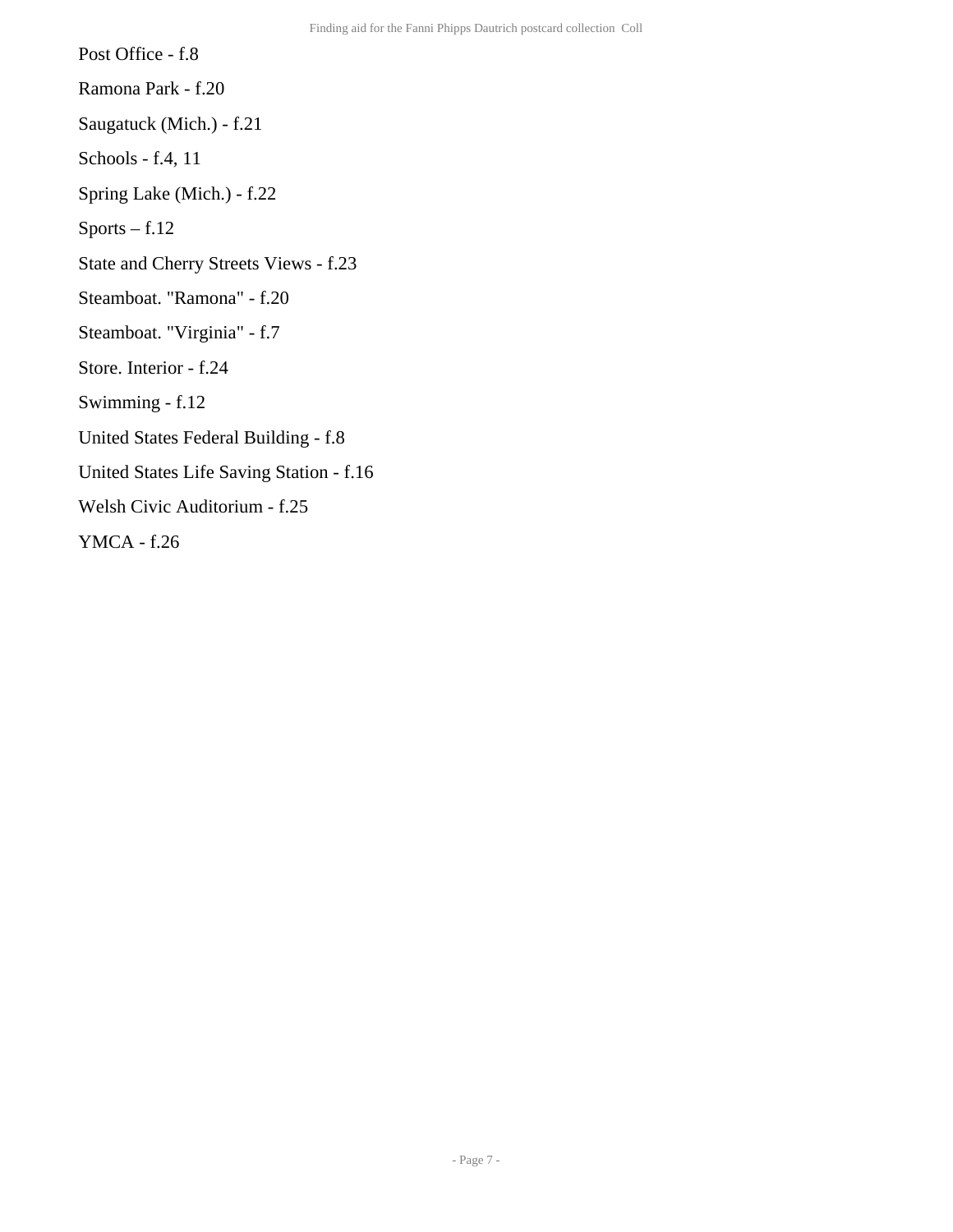Г

## <span id="page-7-0"></span>**Collection Inventory**

<span id="page-7-1"></span>

| Post cards                                                                                                                                                                                                                                                                                                                                  |              |                |
|---------------------------------------------------------------------------------------------------------------------------------------------------------------------------------------------------------------------------------------------------------------------------------------------------------------------------------------------|--------------|----------------|
|                                                                                                                                                                                                                                                                                                                                             | <b>Box</b>   | <b>Folder</b>  |
| New Pantlind Hotel, 1915. (1). Advertising card for "Simplicity" color<br>work, which created color post cards                                                                                                                                                                                                                              | $\mathbf{1}$ | $\mathbf{1}$   |
| Over Bostwick Lake from archery course, Rockford, Mich. (1)                                                                                                                                                                                                                                                                                 | $\mathbf{1}$ | $\overline{2}$ |
| Campau Square Views (4)                                                                                                                                                                                                                                                                                                                     | $\mathbf{1}$ | 3              |
| Central High School, ca. 1908 (1)                                                                                                                                                                                                                                                                                                           | $\mathbf{1}$ | $\overline{4}$ |
| Coliseum. Interior. Roller skating and convention hall.                                                                                                                                                                                                                                                                                     | $\mathbf{1}$ | 5              |
| Fallasburg Park, Fallasburg, Mich. (1) Photo postcard, ca. 1930.                                                                                                                                                                                                                                                                            | $\mathbf{1}$ | 6              |
| Grand Haven (Mich.) (7)Including: Lake Michigan Beach State Park; Bath<br>House and tourist Camp, State Park; Steamship Virginia Passing Dewey<br>Hill; High Walk at Highland Park; Overlooking the Lake, Highland Park;<br>A Group of Cottages, Highland Park; Aerial View of Grand Haven State<br>Park Oval, The Beach and Highland Park. | $\mathbf{1}$ | $\overline{7}$ |
| U.S. Post Office. Later the Grand Rapids Art Museum. (1)                                                                                                                                                                                                                                                                                    | $\mathbf{1}$ | 8              |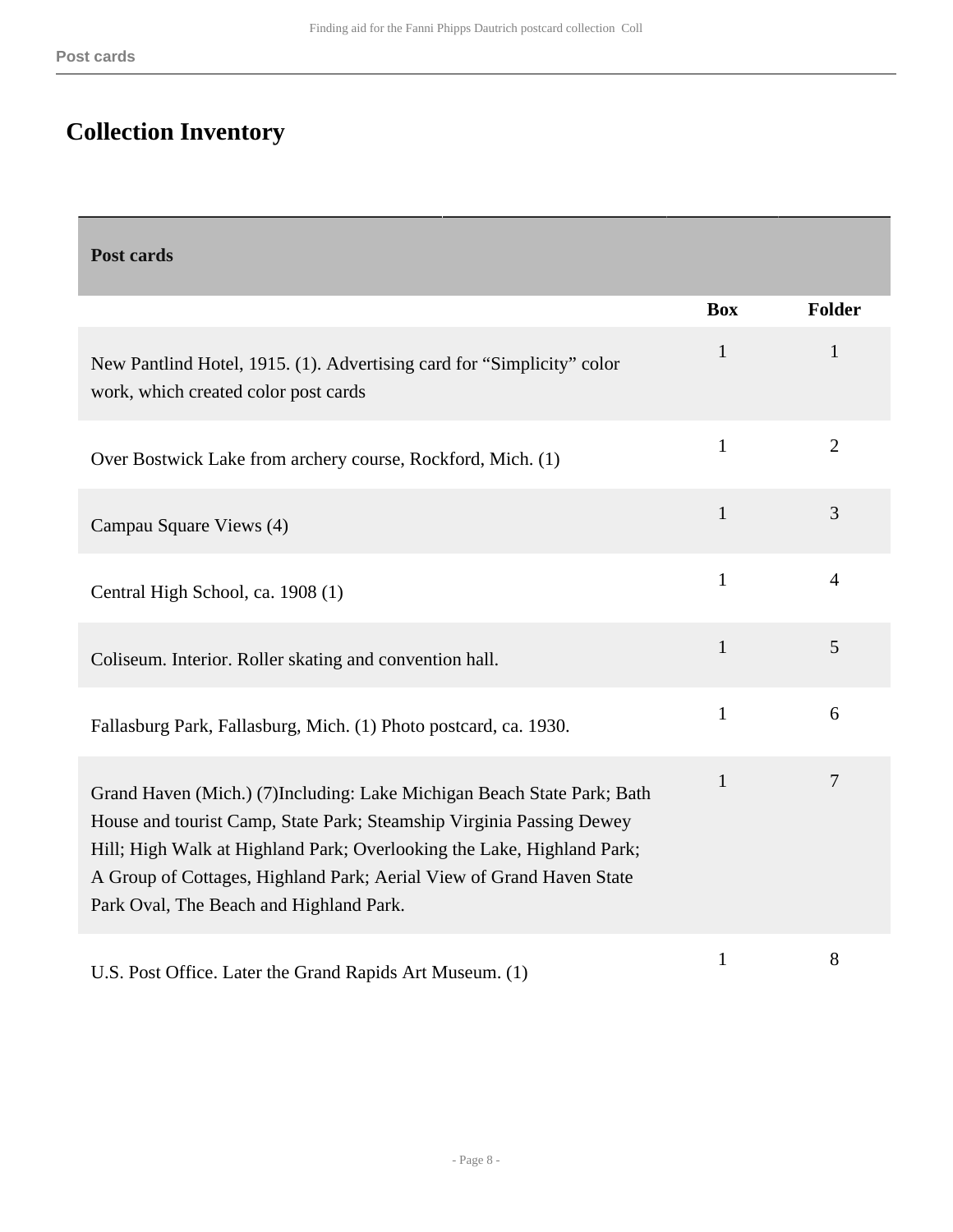| Grand Rapids Views (2) Michigan Ave. [view to the west]; Bird's eye<br>view of Grand Rapids.                                                                                                                                        | $\mathbf{1}$ | 9  |
|-------------------------------------------------------------------------------------------------------------------------------------------------------------------------------------------------------------------------------------|--------------|----|
| Grandville (Mich.) (3) East Street looking South; Bird's eye view with<br>church in foreground; Grandville State Bank.                                                                                                              | 1            | 10 |
| Grandville (Mich.) High School. (5) Including school house; winter scene;<br>baseball game (circa 1911)                                                                                                                             | $\mathbf{1}$ | 11 |
| Grandville (Mich.) High School. Students (7) Photo postcards, mostly<br>unidentified.                                                                                                                                               | $\mathbf{1}$ | 12 |
| Hess Lake (Mich.)                                                                                                                                                                                                                   | $\mathbf{1}$ | 13 |
| John Ball Park (2) Drinking grottos; animal cages                                                                                                                                                                                   | $\mathbf{1}$ | 14 |
| Lake Harbor Hotel (Muskegon, Mich.) (1) #133 Muskegon Souvenir Co.                                                                                                                                                                  | $\mathbf{1}$ | 15 |
| Macatawa (Mich.) (8) Including Lake Front at Macatawa Park, ca. 1908;<br>Bird's eye view of Ottawa Beach from Lookout Pavilion; Life Saving<br>Station; Valley Avenue; Board walk; Hotel Macatawa; Grand Hotel;<br>Mishawaka Avenue | 1            | 16 |
| Monroe Center Views (2) Monroe St., ca. 1910. [color]; Monroe Ave,<br>looking west                                                                                                                                                  | 1            | 17 |
| Monroe Street Views (1), ca 1906                                                                                                                                                                                                    | $\mathbf{1}$ | 18 |